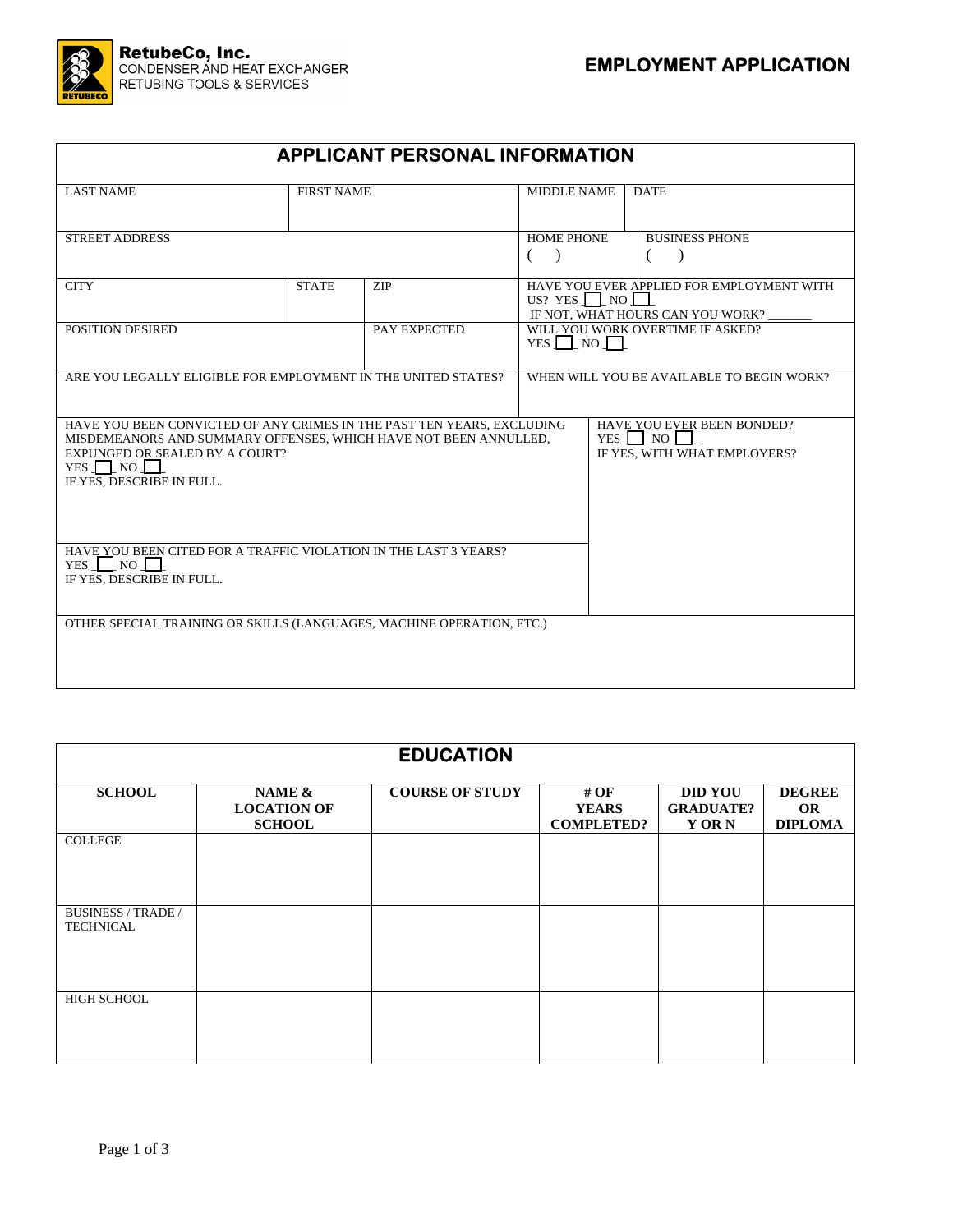

|                                                                                                        | <b>EMPLOYMENT HISTORY</b>                                                           |                           |                                             |                                                               |  |  |  |
|--------------------------------------------------------------------------------------------------------|-------------------------------------------------------------------------------------|---------------------------|---------------------------------------------|---------------------------------------------------------------|--|--|--|
|                                                                                                        | <b>COMPANY NAME</b>                                                                 |                           | <b>TELEPHONE</b>                            |                                                               |  |  |  |
|                                                                                                        | <b>ADDRESS</b>                                                                      |                           |                                             | EMPLOYED - (STATE MONTH AND YEAR)<br><b>FROM</b><br>TO        |  |  |  |
| 1                                                                                                      | <b>NAME OF SUPERVISOR</b>                                                           |                           |                                             | <b>WEEKLY PAY</b><br><b>START</b><br>LAST                     |  |  |  |
|                                                                                                        | STATE JOB TITLE AND DESCRIBE YOUR WORK                                              | <b>REASON FOR LEAVING</b> |                                             |                                                               |  |  |  |
|                                                                                                        | <b>COMPANY NAME</b>                                                                 |                           | <b>TELEPHONE</b>                            |                                                               |  |  |  |
|                                                                                                        | <b>ADDRESS</b>                                                                      |                           |                                             | EMPLOYED - (STATE MONTH AND YEAR)<br><b>FROM</b><br>TO        |  |  |  |
| $\overline{2}$                                                                                         | <b>NAME OF SUPERVISOR</b>                                                           |                           |                                             | <b>WEEKLY PAY</b><br><b>START</b><br>LAST                     |  |  |  |
|                                                                                                        | STATE JOB TITLE AND DESCRIBE YOUR WORK                                              |                           |                                             | <b>REASON FOR LEAVING</b>                                     |  |  |  |
|                                                                                                        | <b>COMPANY NAME</b>                                                                 |                           |                                             | <b>TELEPHONE</b>                                              |  |  |  |
|                                                                                                        | <b>ADDRESS</b>                                                                      |                           |                                             | EMPLOYED - (STATE MONTH AND YEAR)<br><b>FROM</b><br>TO        |  |  |  |
| $\mathbf{3}$                                                                                           | <b>NAME OF SUPERVISOR</b>                                                           |                           |                                             | <b>WEEKLY PAY</b><br><b>START</b><br>LAST                     |  |  |  |
| STATE JOB TITLE AND DESCRIBE YOUR WORK                                                                 |                                                                                     |                           | <b>REASON FOR LEAVING</b>                   |                                                               |  |  |  |
|                                                                                                        | <b>COMPANY NAME</b>                                                                 |                           |                                             | <b>TELEPHONE</b>                                              |  |  |  |
|                                                                                                        | <b>ADDRESS</b>                                                                      |                           |                                             | EMPLOYED - (STATE MONTH AND YEAR)<br><b>FROM</b><br><b>TO</b> |  |  |  |
| 4                                                                                                      | <b>NAME OF SUPERVISOR</b>                                                           |                           |                                             | <b>WEEKLY PAY</b><br><b>START</b><br>LAST                     |  |  |  |
|                                                                                                        | STATE JOB TITLE AND DESCRIBE YOUR WORK                                              |                           |                                             | <b>REASON FOR LEAVING</b>                                     |  |  |  |
|                                                                                                        |                                                                                     |                           |                                             |                                                               |  |  |  |
| WE MAY CONTACT THE EMPLOYERS LISTED ABOVE UNLESS YOU INDICATE<br>THOSE YOU DO NOT WANT US TO CONTACT.  |                                                                                     |                           | <b>DO NOT CONTACT</b>                       |                                                               |  |  |  |
|                                                                                                        |                                                                                     |                           | <b>EMPLOYER NUMBER(S:</b><br><b>REASON:</b> |                                                               |  |  |  |
| DID YOU SERVE IN THE U.S. ARMED<br>IF YES, IN WHAT BRANCH?<br><b>MILITARY</b><br>FORCES? YES $\Box$ NO |                                                                                     |                           |                                             |                                                               |  |  |  |
|                                                                                                        | DESCRIBE ANY TRAINING RECEIVED RELEVANT TO THE POSITION FOR WHICH YOU ARE APPLYING. |                           |                                             |                                                               |  |  |  |